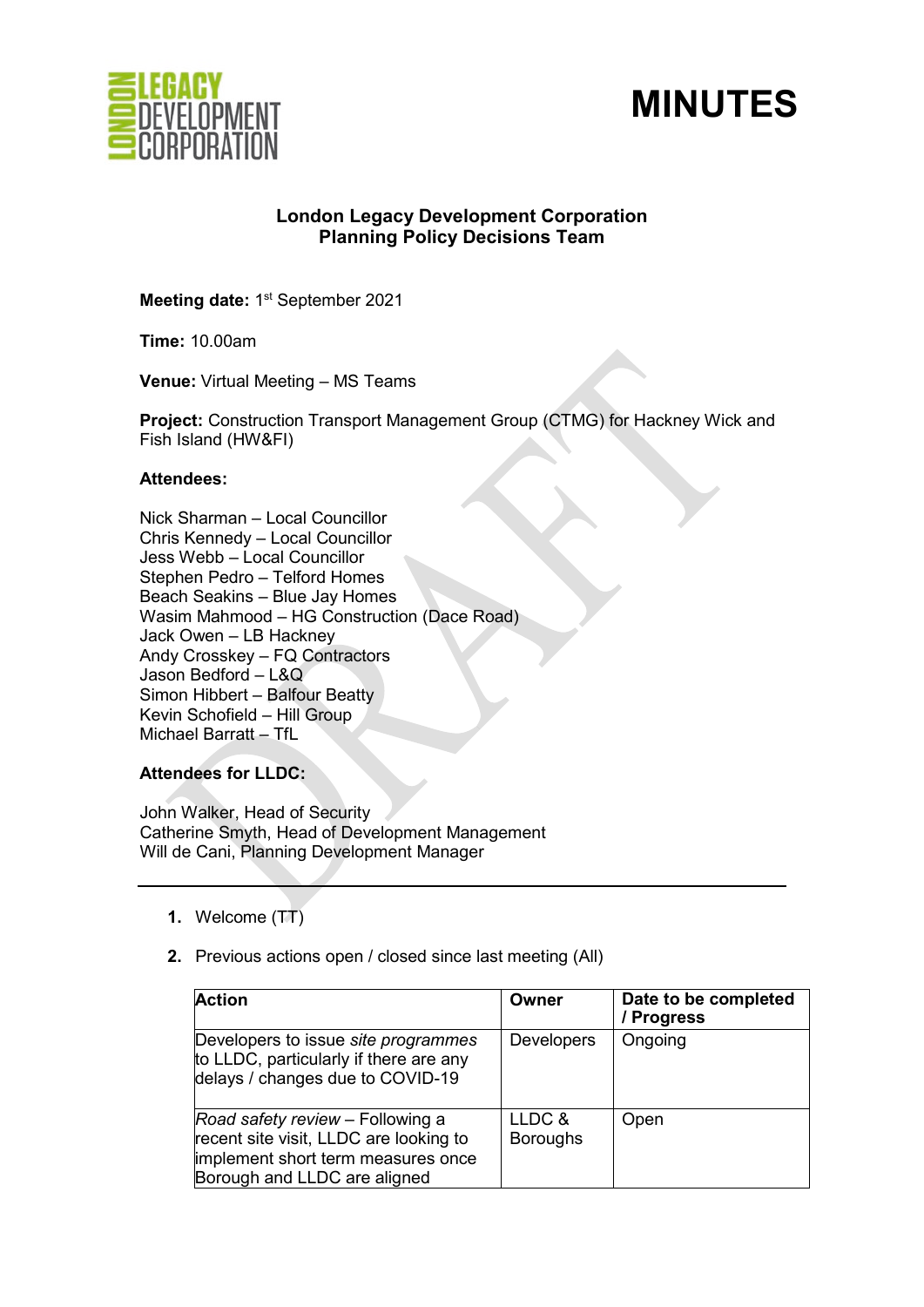- *NS raised concerns of delays and time taken to implement road safety measures identified, particularly as school-term has now re-started.*
- *JW acknowledged the concerns from NS and reassured the group that LLDC are monitoring and continually actioning safety risks that arise whilst the RSS measures are finalised and implemented.*
- *MB advised that TfL will be organising another walk-around and this should support the case for the need to deliver the RSS measures*
- *JW and CS confirmed that LLDC would provide an update following the meeting if there was any progress that hadn't been reported at this meeting.*
- **3.** Discussion on development sites (All)

### *Telford Homes – Wallis Road*

- *SP advised that works are progressing and predominantly internal works are now taking place.*
- *SP advised that practical completion is expected by Christmas 2021.*
- *SP advised that interface and works fronting with the public realm is minimal.*
- *MB advised that during a walk-around a forklift driver was driving at higher speeds than considered appropriate and SP should address this with subcontractors. SP responded and confirmed this would be picked up with contractors.*

## *L&Q – Bream Street*

- *JB advised that practical completion is expected by the end of September 2021.*
- *JB advised that L&Q will then decant into commercial Block E which would then be sold in November before vacating the site.*
- *JB advised that vehicular access is now just provided from Stour Road.*
- *JB advised that crossing warden won't be re-instated for final few weeks as works are at a minimal level.*
- *MB advised of issues and safety risks with forklift driver that he saw during a recent site walkaround. JB confirmed he would address with relevant contractors.*

#### *Hill Group – Wyke Road*

• *KS advised that Hill Group will largely be leaving the site in early November with practical completion expected to follow shortly after, likely by Christmas 2021.*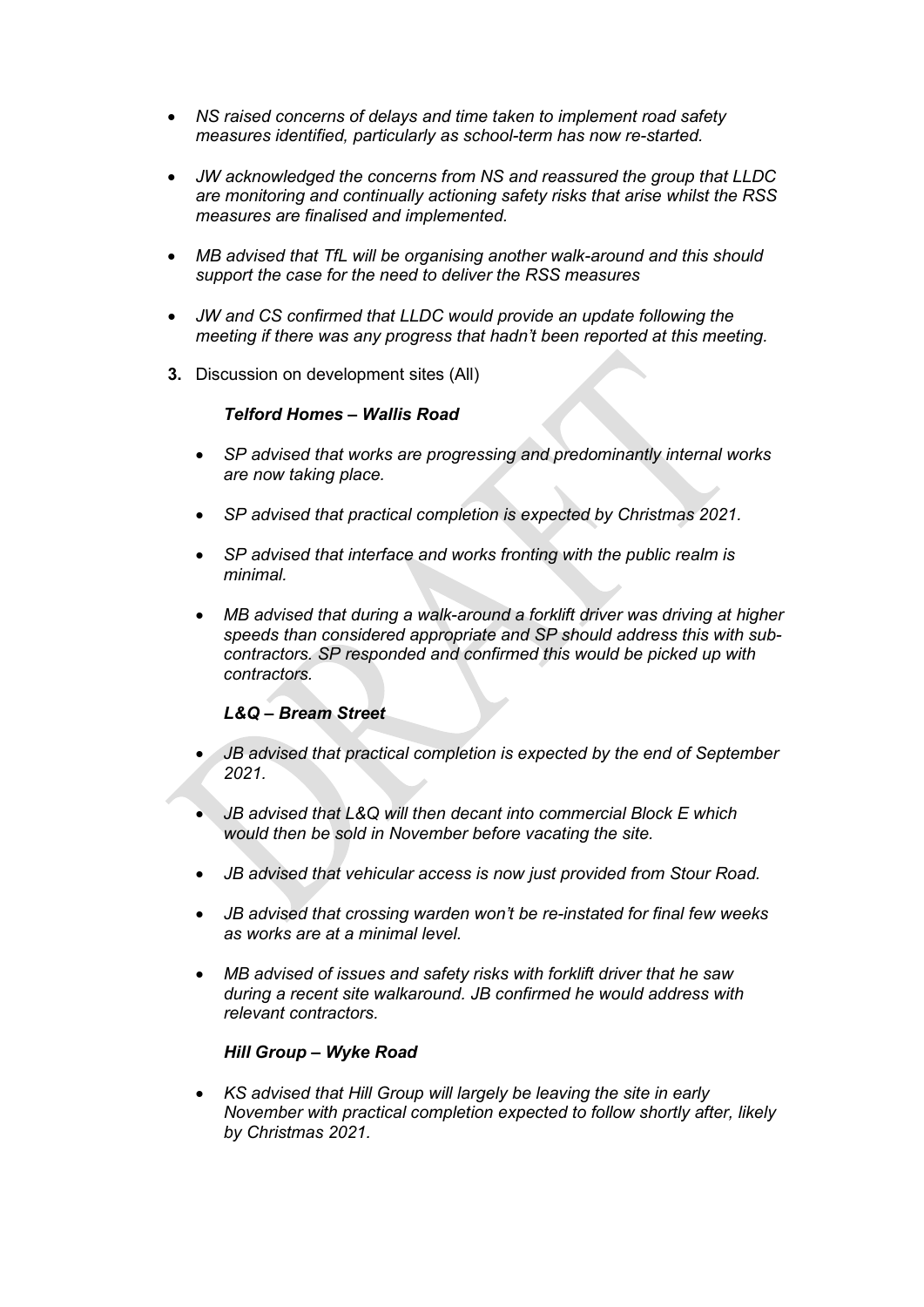- *KS advised that small play area opposite vehicular access on corner of Wyke Road is now being completed.*
- *KS advised that works predominantly relate to internals and decorating stages.*
- *KS advised that a number of COVID-19 cases were confirmed on site and appropriately dealt with by Hill Group.*
- *KS advised that canal-side frontage is opening as they near completion of their final phase of works.*
- *KS confirmed that the final stage of S278 works are due to start on the 20th September 2021.*
- *KS advised that weekly road sweeper is continuing to clean and maintain areas around their site perimeter and interface with public realm.*

#### *Balfour Beatty – bridges*

- *SH advised that Monier Road bridge is now open to pedestrians and cyclists.*
- *SH advised that BB are still waiting for payment issues to be resolved in order to remove the fencing.*
- *SH advised that handrail height issue has not been resolved and therefore no closer to them being installed.*
- *SH advised that bridge has been graffitied again and BB won't be cleaning this as the bridge has now been handed over.*

## *Taylor Wimpey – 90 Monier Road*

• *No-one on the call - an update was provided via email that*

*"The whole project is currently on hold with all staff on leave until further notice so no one will be available for the meeting on the 1st September. We will start attending the meeting hopefully in October if the site reopens."*

#### *Taylor Wimpey Wick Lane*

- *No-one on the call*
- *ACTION: CS/WDC to (i) remind them to attend (ii) seek update by email.*

#### *HG Construction - Dace Road*

- *WM advised that Block B is due for completion at the end of February 2021.*
- *WM advised that deliveries are at a low level and being handled well and efficiently on-site.*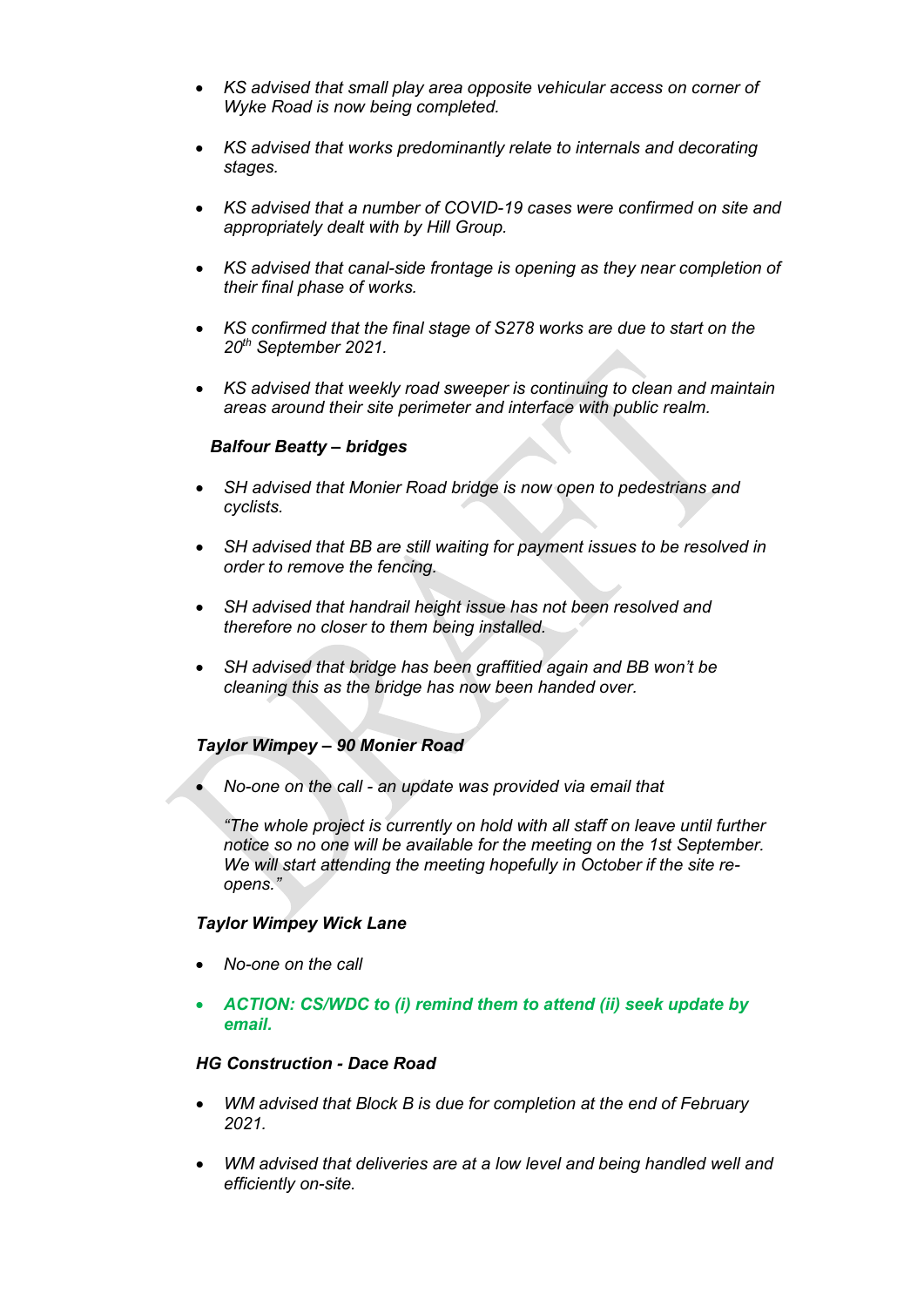- *WM advised that they experienced another break-in on-site and the Met Police are involved and dealing with the incident.*
- *JW advised that LLDC are continually dealing with local site security issues and offered to help minimise further incidents.*
- *JB advised that L&Q experienced site security issues at the earlier stages of their works. JB confirmed that an overnight on-site presence with guard dog was the measure that was most effective and no incidents have occurred since this came into place.*

## *HG Construction – Stour Road*

- *SM advised that piling works have been completed and piling rig is due to be removed from site shortly.*
- *SM advised that ground works have commenced on site.*
- *SM advised that Tower Crane at HG's Dace Road site is being dismantled and will be transported across the road to their Stour Road site on 15-16th September.*
- *SM advised that works to the crossover on Smeed Road is due to take place for a week starting at the end of September, and carried out by LBTH.*
- *SM advised that a road sweeper has been acquired and utilised on a weekly basis.*
- *SM advised that 30-35 vehicle movements are expected over the coming month including concrete wagons.*
- *SM advised that no COVID-19 cases have been confirmed on site in the past month.*
- *JB queried when the tower crane relocation would take place and advised that a traffic marshal would be better placed on the junction of Smeed Road and Monier Road to avoid any issues of vehicles backing up and causing wider issues on Fish Island.*

#### *R/o 59 Wallis Road*

- *AC advised that they are ahead of programme and targeting practical completion by November 2021.*
- *AC advised that internal works and building envelope works are ongoing*
- *AC advised that practical completion is now expected at the end of November if no further delays with deliveries with supplies.*
- *AC advised that no COVID-19 cases have been confirmed on-site.*

#### *The Collective (34-38 Wallis Road)*

• *No-one on the call*